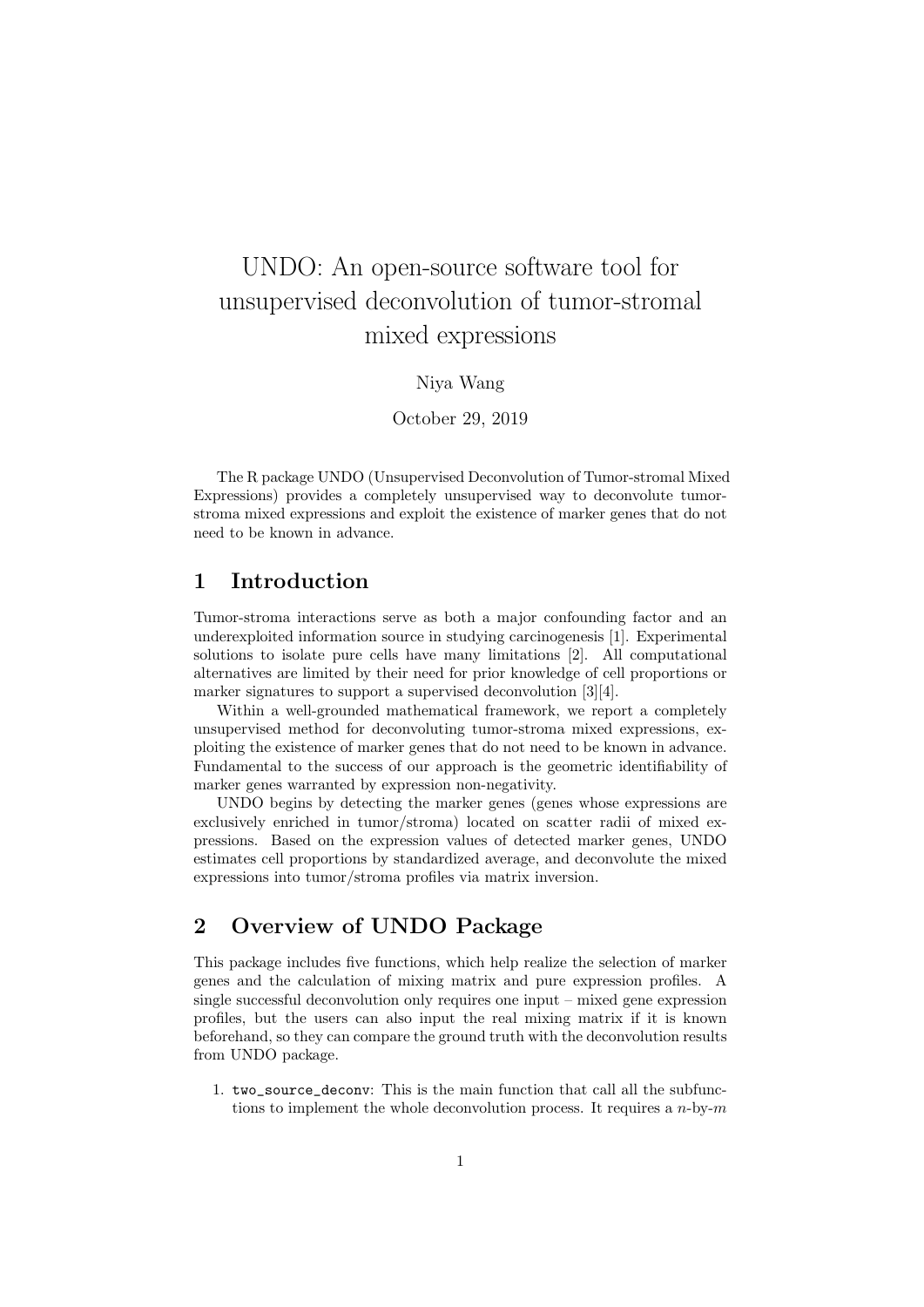gene expression data matrix or ExpressionSet object as input. Users can choose to input the percentage of genes with minimum and maximum norms they want to move. Depend on the data quality, users can also choose to input the epsilon 1 and epsilon 2 which control the number of marker genes. The argument return decides whether to return the estimated pure expression profiles. These arguments, except expression matrix, will be set as default values if the users did not specify them. The output of this function are estimated mixing matrix and estimated pure expression profiles when return is set to 1. If the real mixing matrix is provided, the output will also include the value of E1 measurement. If the pure expression profiles are available, the function will also calculate the correlation between the pure and estimated expression profiles.The estimated mixing matrix and expression profiles will be saved in a newly generated folder under the workspace;

- 2. gene\_expression\_input: This function is called by two source deconv() to detect whether the input gene expression data matrix is valid. If the input is null, or contains negative values, the algorithm will terminate. If the input contains missing value, the correspondence rows will be deleted and warning information will be given. If the correlation coefficient between two samples are equal to one, which means the two samples are from the same source, the algorithm will terminate. The output of the function is the gene expression data matrix after passing the validity check;
- 3. dimension\_reduction: When the input expression data contains more than 2 samples, principle component analysis will be used to reduce the sample dimension m to 2. It returns the expression values and dimension reduction matrix used to recover the mixing matrix for all m samples;
- 4. marker\_gene\_selection: This function implements the selection of marker genes. The output contains the marker gene list in two sources, and the slopes of marker genes which are used to calculate the estimated mixing matrix;
- 5. mixing\_matrix\_computation: This function computes the mixing matrix and pure expression levels based on the output of the function marker gene selection();
- 6. calc\_E1: This function calculates the E1 measurement when the real mixing matrix is provided. When E1 is closer to 0, the estimated mixing matrix is closer to the real one. When the real mixing matrix is unknown, E1 is set to null.

Note that the input expression data should be after normalization, but without logarithmic transformation. Users can select the normalization method they prefer to normalize the raw data.

# 3 Theoretical Basis

Fundamental to the success of our approach is a geometric discovery of tumor or stroma-specific marker genes and expression non-negativity. We adopt the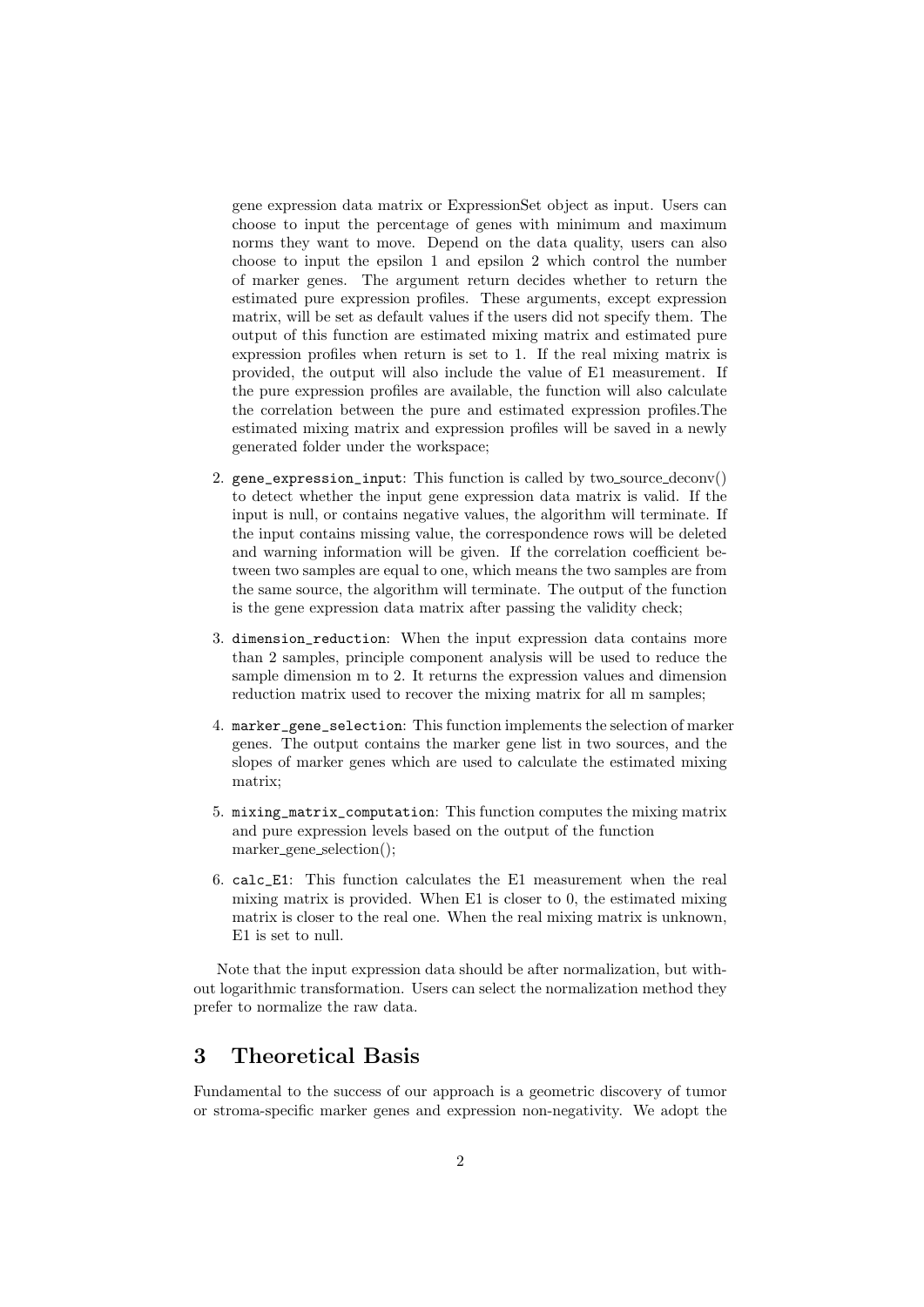linear latent variable model of raw measured expression data, given by (bold font indicates column vectors):

$$
\mathbf{x}(i) = \mathbf{a}_1 s_{tumor}(i) + \mathbf{a}_2 s_{stroma}(i)
$$
\n(1)

where  $s_{tumor}(i)$  and  $s_{stroma}(i)$  are the expression values for pure tumor and stroma tissues. x are the expression values for heterogeneous samples for genes  $i = 1, ..., n$ .

Since raw measured gene expression values are non-negative, when cellspecific marker genes exist for each cell type, the linear latent variable model (1) is identifiable using two or more mixed expressions, as we will elaborate via the following theorems.

Theorem 1 (Scatter compression). Suppose that pure tissue expressions are non-negative and  $\mathbf{x}(i) = \mathbf{a}_1 s_{tumor}(i) + \mathbf{a}_2 s_{stroma}(i)$  where  $\mathbf{a}_1$  and  $\mathbf{a}_2$  are linearly independent, then, the scatter plot of mixed expressions is compressed into a scatter sector whose two radii coincide with  $a_1$  and  $a_2$ .

Theorem 2 (Unsupervised identifiability). Suppose that pure tissue expressions are non-negative and cell-specific marker genes exist for each constituting tissue type, and  $\mathbf{x}(i) = \mathbf{a}_1 s_{tumor}(i) + \mathbf{a}_2 s_{stroma}(i)$  where  $\mathbf{a}_1$  and  $\mathbf{a}_2$  are linearly independent, then, the two radii of the scatter sector of mixed expressions coincide with  $a_1$  and  $a_2$  that can be readily estimated from marker gene expression values with appropriate rescaling.

### 4 Deconvolution Analysis

In this section, we use a simple example to show how to use UNDO package to perform tumor-stroma deconvolution. We use the numerically mixed samples in this example so that we can compare the estimated mixing matrix with real one.

```
> library(UNDO)
```
- > #load tumor stroma mixing tissue samples
- > data(NumericalMixMCF7HS27)
- > X <- NumericalMixMCF7HS27
- > #load mixing matrix for comparison
- > data(NumericalMixingMatrix)
- > A <- NumericalMixingMatrix

The mixtures are from MCF7 and HS27 cell line expression with varying mixing proportions. There are 22215 probe sets in total. We use PLIER to perform normalization. The mixing proportions we used are shown as below:

> A

V1 V2 [1,] 0.7747503 0.2252497 [2,] 0.1501265 0.8498735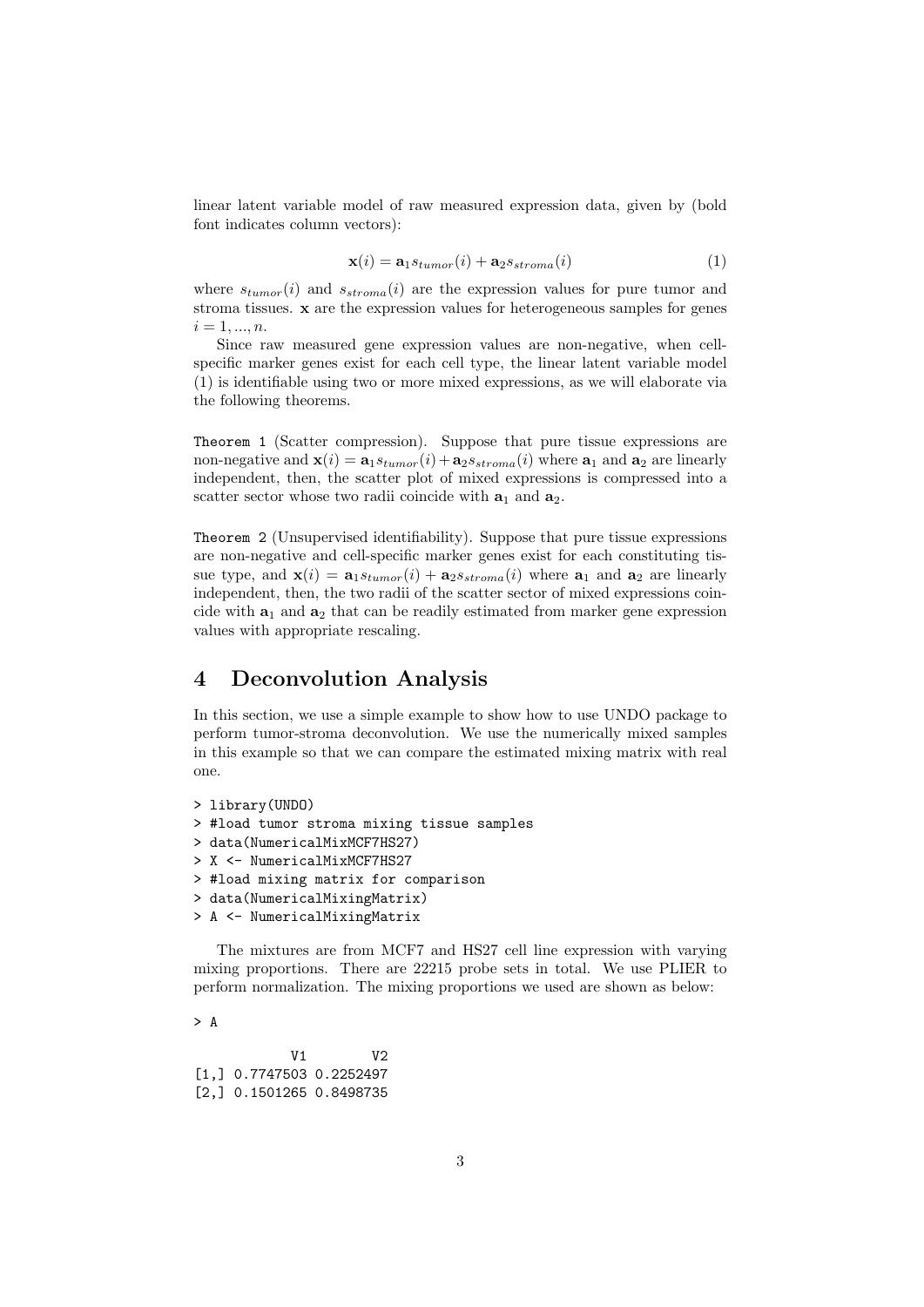In the gene expression data, genes with extremely small norms are removed since they are easily to be influenced by noise, and genes with extremely large norms may be outliers, so we also remove them in the following analysis.

```
> #load pure tumor stroma expressions
> data(PureMCF7HS27)
> S <- exprs(PureMCF7HS27)
> two_source_deconv(X,lowper=0.4,highper=0.1,epsilon1=0.01,
+ epsilon2=0.01,A,S[,1],S[,2],return=0)
$Estimated_Mixing_Matrix
       [0,1] [0,2]1 0.7745182 0.2254818
2 0.1503423 0.8496577
$E1
[1] 0.001434569
$S1_correlation
[1] 1
$S2_correlation
[1] 1
\rightarrow
```
Since we have ground truth in this case, we can compare the estimated expression of MCF7 and HS27 with pure expression level.

```
> # compute the estimated pure source expressions
> result <- two_source_deconv(X,lowper=0.4,highper=0.1,epsilon1=0.01,
+ epsilon2=0.01,A,S[,1],S[,2],return=1)
> Sest <- result[[5]]
> #draw the scatter plots between pure and estimated expressions of
> #MCF7 and HS27
> plot(S[,1],Sest[,1],main="MCF7" ,xlab="Estimated expression",
+ ylab="Measured expression", xlim=c(0,15000), ylim=c(0,15000),
+ pch=1, col="turquoise", cex=0.5)
```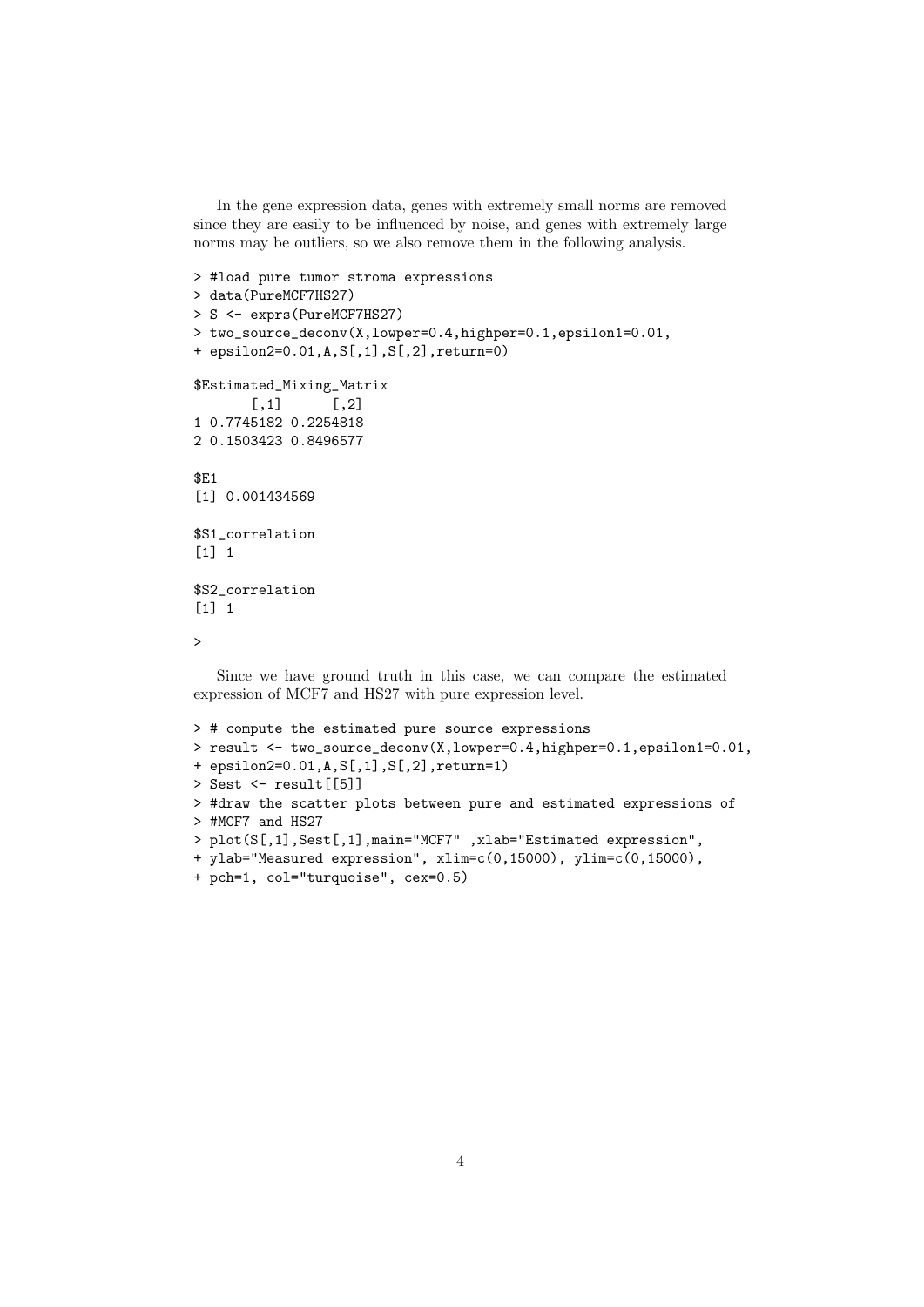

```
> plot(S[,2],Sest[,2],main="HS27" ,xlab="Estimated expression",<br>+ ylab="Measured expression", xlim=c(0,15000), ylim=c(0,15000),<br>+ pch=1, col="turquoise", cex=0.5)
```
 $\rightarrow$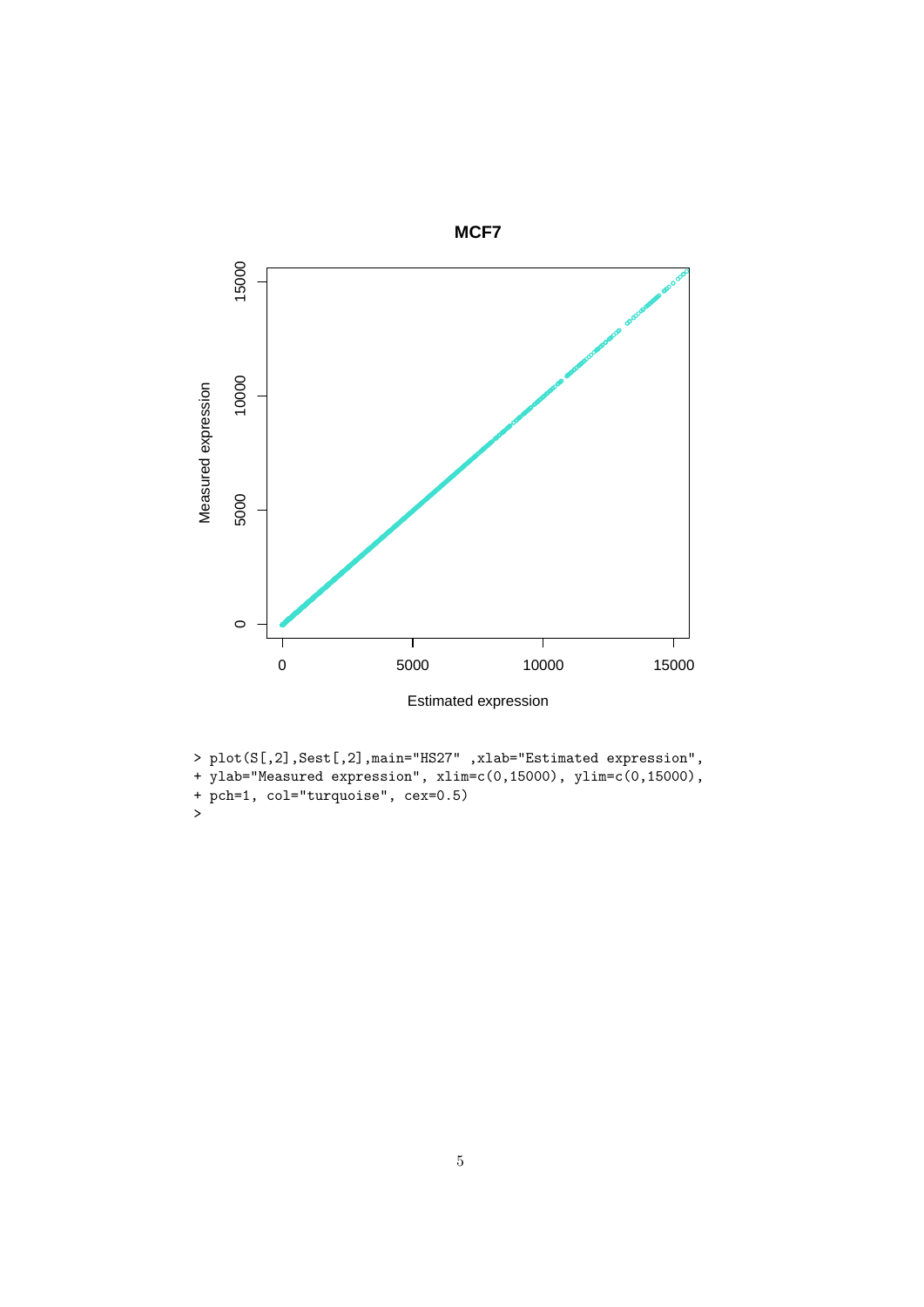

From the above results, E1 is very close to 0, representing the highly similarity between estimated mixing matrix and real mixing matrix. By observing the scatter plots from two cell lines, we find that the correlations between estimated and real expression profiles are as high as 1. Thus, we can conclude that UNDO successfully deconvolute the mixed samples from MCF7 and HS27.

#### **Future Work**  $\overline{5}$

In the next version of UNDO package, we will add more dimension reduction functions so that users can select and compare different dimension reduction  $\quad$  methods.